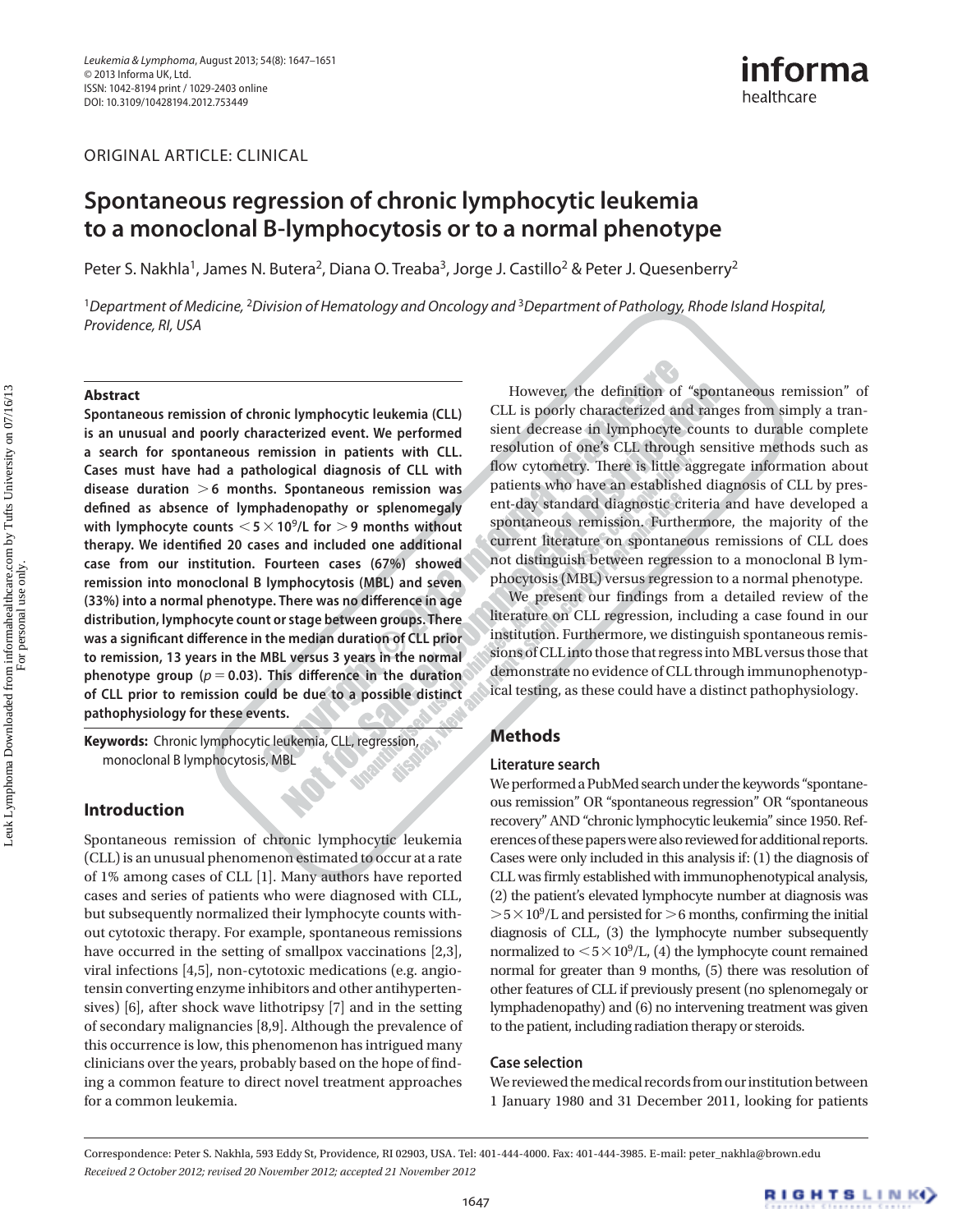with a diagnosis of CLL who had experienced remission into either an MBL or a normal phenotype, as long as all the criteria mentioned above were met. From a total of 167 medical records, we found one case meeting all inclusion criteria.

#### **Statistical analysis**

 We divided patients into two types of remission status, those who remitted to MBL and those who demonstrated a remission to normal phenotype by immunohistochemical or flow cytometry analysis, and we analyzed data separately for these two groups of patients. Only published reports that documented absence of a clonal B-cell population were considered to have regressed from CLL to normal. Characteristics are presented using descriptive statistics. Comparisons between groups were performed using Mann – Whitney and Fisher tests for continuous and categorical variables, respectively. Time from CLL diagnosis to remission was estimated using the Kaplan – Meier method, compared using the log-rank test.  $p$ -Values  $< 0.05$  were considered statistically significant. Graphs and calculations were obtained using MedCalc (Mariakerke, Belgium).

# **Results**

#### **Patient**

 In November 2007, a 70-year-old man was noted on routine laboratory analysis to have a white blood cell count (WBC) of  $21 \times 10^9$ /L with 81% lymphocytes. His initial flow cytometry showed 69% of the lymphoid cells examined were kappa light chain restricted  $CD19+/CD20 + B$ -lymphoid cells (lymphocytic count  $7 \times 10^9$ /L), which co-expressed CD5 and CD23. Markers for CD11b, CD11c, CD21, CD24, CD25, CD79b and CD52 were also positive. CD10, CD103 and FMC-7 were negative. CD38 was positive and ZAP-70 was negative.

The patient was asymptomatic at that time and his physical examination was normal with no lymphadenopathy or splenomegaly. The patient was classified as Rai stage 0 CLL and was managed by observation only. Over the next 2 years, the patient maintained a stable lymphocyte count. In April 2009, the patient suffered a myocardial infarction. During that hospitalization, the patient underwent cardiac catheterization, during which he developed an acute immune-related thrombocytopenia due to eptifibatide, which required platelet transfusions. One month later, after he recovered from his thrombocytopenia, his WBC count was  $13.4 \times 10^9$ /L, and his lymphocyte count was  $8.8 \times 10^9$ /L.

 On his next hematologic follow-up, 5 months later, he was noted to have a normal WBC of  $5.6 \times 10^9$ /L and a normal lymphocyte number of  $2.6 \times 10^9$ /L. Over the next 28 months the patient maintained a normal WBC and lymphocyte count, and continues to maintain normal counts as of the time of this report. His last flow cytometry, in January 2012, showed 20% of the lymphocytes to be B-cells co-expressing CD5 and CD19 with kappa light chain restriction (absolute number  $0.36 \times 10^9$ /L). CD38 and ZAP-70 were negative.

#### **Literature search results**

In total, 92 abstracts were identified on our initial PubMed search. Eighteen published articles including 44 cases meeting our initial criteria were reviewed in detail [1,6,7,10-17]. Of these 44 cases, 24 were excluded from the analysis due to lack of immunophenotypical data for confirmation of CLL upon diagnosis, lack of sufficient follow-up to document stability of remission, or because they received treatment in the form of chemotherapy, steroids or radiation. Twenty cases met our criteria for the diagnosis of spontaneous remission of CLL and are the basis for this analysis. We also report on and include one additional case from our institution in this analysis (case 1 in Table I).

#### **Spontaneous remission of CLL**

 Of the 21 cases that met our study criteria for this analysis, nine were female and 12 were male (Table I). Median age was 57 years (range 41 – 83 years). Lymphocyte counts upon diagnosis were reported in 20 cases, with a median of  $11.7 \times 10^9$ /L (range 5.7 and  $27.6 \times 10^9$ /L). The median time from CLL diagnosis until remission was 4.5 years (range 1 and 29 years). The duration in remission at last reported follow-up ranged between 10 months and 10 years, with a median of 3 years.

#### **Spontaneous remission of CLL to MBL**

 Fourteen cases showed a persistent CLL clone while maintaining lymphocytic counts below  $4 \times 10^9$ /L. Of these, seven were males and seven were females. Median age was 57 years (range 41-74 years). Median lymphocyte count at diagnosis was  $11.7 \times 10^9$ /L (range 5.7-27.6  $\times 10^9$ /L). CLL stage at diagnosis was reported in all 14 cases: eight cases were staged as Rai 0, three cases were Rai 1 and three cases were Rai 2. The median duration from diagnosis to remission was 13 years (range 1.6 – 29 years). CD38 was positive in eight cases, negative in two cases and was not reported in four cases. Case 1 showed a disappearance of CD38 upon remission. ZAP-70 was negative in nine cases and was not reported in five cases. The VH gene was mutated in eight cases, unmutated in one and not reported in five cases. Two cases (3 and 6) had preceding infections prior to the reported remission (i.e. flu-like syndrome and recurrent bronchitis). Case 1 had eptifibatideinduced transient thrombocytopenia prior to remission.

#### **Spontaneous remission of CLL to normal**

 Out of 21 cases, seven cases showed evidence of both clinical and immunophenotypical remission, confirmed by repeated flow cytometry. Of these, five were male and two were female. Median age was 57 years (range 49 – 83 years). Median lymphocyte count at diagnosis was  $12.8 \times 10^9$ /L (range  $6-20.9 \times 10^9$ /L). CLL stage at diagnosis was reported in five out of the seven cases. Two cases were Rai stage 2 and three were Rai stage 1. Time from CLL diagnosis to remission was 3 years (range 1 – 14 years). None of these cases were reported to have a preceding infection or an immune related event.

# **Comparison of spontaneous remission of CLL to MBL versus normal**

When comparing the two groups, there was no difference in age distribution, lymphocyte count or stage prior to remission (Table II). However, there was a significant difference in the duration of CLL prior to remission. The MBL group had a median time of 13 years of persistent CLL prior to achieving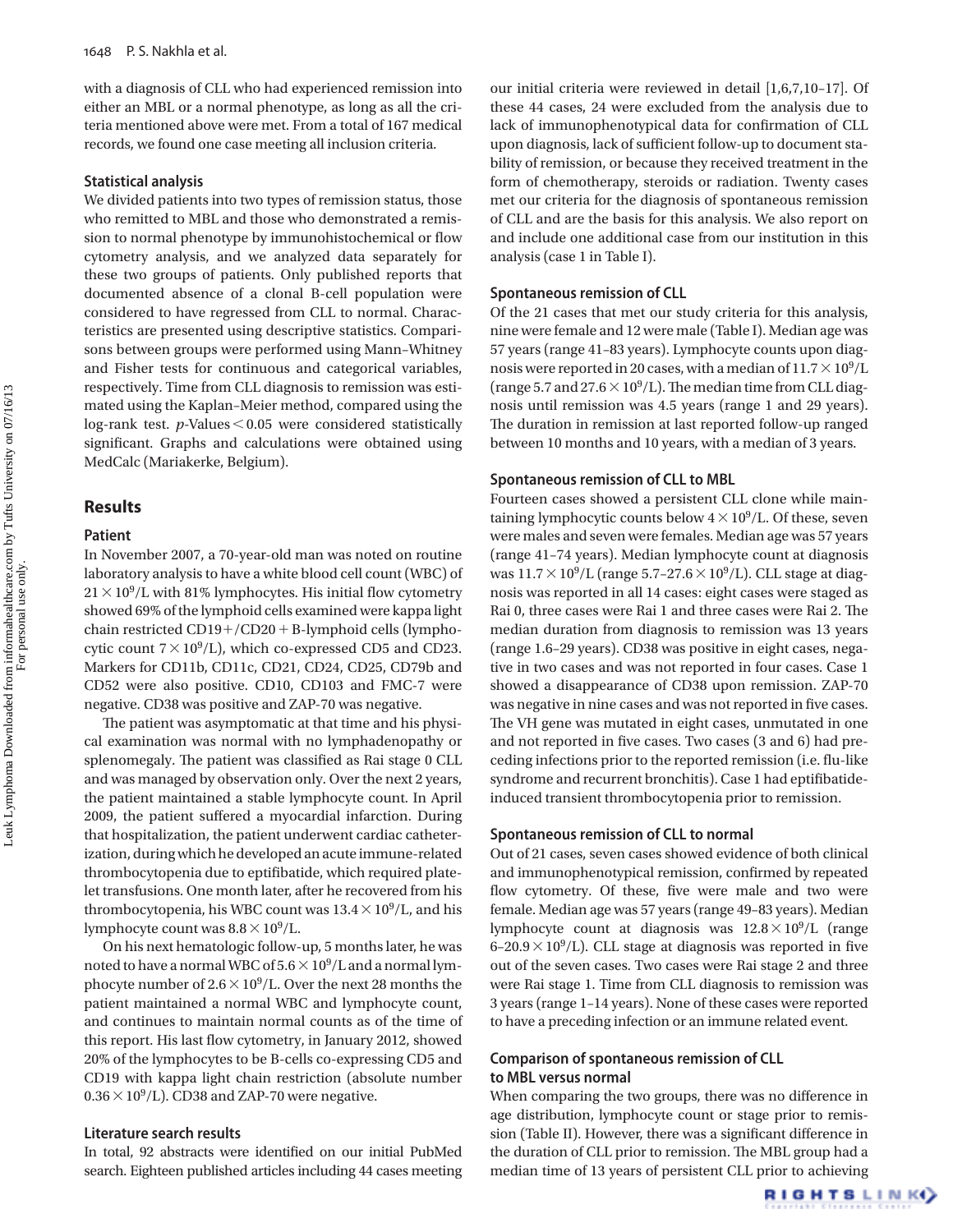| Reference              | Age/sec | Stage at<br>diagnosis<br>(Binet/Rai) | Lymphocytes<br>at diagnosis<br>$(\times 10^9$ /L) | Duration<br>of disease | CD38                     |                          | IgVH<br>ZAP-70 mutation | Persistence of<br><b>B-CLL</b> clone | Type of<br>remission | Remarks                                                                                                           |
|------------------------|---------|--------------------------------------|---------------------------------------------------|------------------------|--------------------------|--------------------------|-------------------------|--------------------------------------|----------------------|-------------------------------------------------------------------------------------------------------------------|
| Present<br>report      | 70/M    | A/0                                  | 7.0                                               | 2 years                | $^{+}$                   |                          | <b>NR</b>               | 20%                                  | CLL to MBL           | Post-remission<br>flow showed CD38<br>negativization; had<br>eptifibatide-induced<br>thrombocytopenia<br>after MI |
| Thomas<br>$[16]$       | 60/F    | A/1                                  | 7.4                                               | 5 years                | NR                       | NR                       | <b>NR</b>               | 4%                                   | <b>CLL</b> to MBL    | Trisomy 12<br>disappeared after<br>remission                                                                      |
|                        | 54/M    | A/0                                  | 9.1                                               | 4 years                | $\rm NR$                 | $\rm NR$                 | $\rm NR$                | 50%                                  | <b>CLL</b> to MBL    | Breast lump with CLL<br>infiltrates; flu-like<br>symptoms prior<br>to CR                                          |
|                        | 57/M    | A/2                                  | 25                                                | 13 years               | $\rm NR$                 | $\rm NR$                 | $\rm NR$                | Persistent<br>clone                  | CLL to MBL           |                                                                                                                   |
| Del                    | 64/F    | A/0                                  | 9.8                                               | 13 years               | $^{+}$                   | $\overline{\phantom{0}}$ | $\! + \!\!\!\!$         | $3\%$                                | <b>CLL</b> to MBL    |                                                                                                                   |
| Giudice                | 51/F    | A/0                                  | 11.6                                              | 21 years               | $^{+}$                   | -                        | $^{+}$                  | 27%                                  | <b>CLL</b> to MBL    |                                                                                                                   |
| $[1]$                  | 50/M    | A/2                                  | 16.2                                              | 19 years               |                          | $\overline{\phantom{0}}$ | $^{+}$                  | 33%                                  | <b>CLL</b> to MBL    |                                                                                                                   |
|                        | 63/M    | A/0                                  | 10.6                                              | 13 years               | $^{+}$                   | $\overline{\phantom{0}}$ | $^{+}$                  | 63%                                  | <b>CLL</b> to MBL    |                                                                                                                   |
|                        | 73/F    | A/2                                  | 15.7                                              | 3 years                | $\overline{\phantom{0}}$ | $\overline{\phantom{0}}$ | $^{+}$                  | 61%                                  | <b>CLL</b> to MBL    |                                                                                                                   |
|                        | 53/F    | A/0                                  | 27.6                                              | 29 years               | $^{+}$                   | $\overline{\phantom{0}}$ | $^{+}$                  | 52%                                  | <b>CLL</b> to MBL    |                                                                                                                   |
|                        | 53/F    | A/0                                  | 11.7                                              | 21 years               | $^{+}$                   | $\overline{\phantom{0}}$ | $^{+}$                  | <b>NR</b>                            | <b>CLL</b> to MBL    |                                                                                                                   |
|                        | 41/F    | A/0                                  | 12.3                                              | 16 years               | $^{+}$                   | $\overline{\phantom{0}}$ | $^{+}$                  | 44%                                  | <b>CLL</b> to MBL    |                                                                                                                   |
| Gomez<br>Garcia<br>[6] | 64/M    | A/1                                  | 21.6                                              | 20 months              | $\overline{\phantom{0}}$ | NR                       | NR                      | 0.5%                                 | <b>CLL</b> to MBL    | Lymphocytic count<br>estimated from a<br>graph                                                                    |
| Bernard<br>[10]        | 55/M    | <b>Binet A</b>                       | 15.4                                              | 3 years                | NR                       | NR                       | $\! + \!\!\!\!$         | 2% in PB, 12%<br>in BM               | CLL to MBL           | Had recurrent<br>bronchitis                                                                                       |
| Denes <sup>[7]</sup>   | 52/M    | Rai 1                                | $\rm NR$                                          | 2.5 years              | $\rm NR$                 | NR                       | $\rm NR$                | Absent                               | CLL to normal        | SWL for renal stones<br>10 months prior to<br>remission                                                           |
| Buchi [11]             | 76/M    | B/2                                  | 7.7                                               | 3 years                | $\rm NR$                 | <b>NR</b>                | $\rm NR$                | Absent                               | CLL to normal        |                                                                                                                   |
| Herishanu<br>$[12]$    | 54/M    | Rai 1                                | 6                                                 | 3 years                | $\overline{\phantom{0}}$ | $\overline{\phantom{0}}$ |                         | Absent                               | CLL to normal        |                                                                                                                   |
| Holmes<br>$[13]$       | 71/F    | <b>NR</b>                            | 20.9                                              | 14 years               | <b>NR</b>                | NR                       | NR                      | Absent                               | CLL to normal        |                                                                                                                   |
| Mehta [14]             | 49/M    | <b>NR</b>                            | 17.8                                              | 1 year                 | NR                       | NR                       | NR                      | Absent                               | CLL to normal        |                                                                                                                   |
| Ribera [15]            | 57/F    | B/2                                  | 19.3                                              | 2.5 years              | NR                       | <b>NR</b>                | <b>NR</b>               | Absent                               | CLL to normal        |                                                                                                                   |
| Upshaw<br>$[17]$       | 83/M    | B/1                                  | 7.8                                               | 6 years                | <b>NR</b>                | <b>NR</b>                | $^{+}$                  | Absent                               | CLL to normal        | T cell hyperplasia<br>in BM                                                                                       |

Table I. Published cases of CLL with spontaneous remission.

 CLL, chronic lymphocytic leukemia; M, male; F, female; NR, not reported; PB, peripheral blood; BM, bone marrow; MBL, monoclonal B cell lymphocytosis; MI, myocardial infarction; SWL, shock wave lithotripsy, CR, complete remission.

spontaneous remission into MBL, while the patients who had a spontaneous remission into normal had a median time of 3 years of persisting CLL prior to remission ( $p = 0.03$ ; Figure 1).

# **Discussion**

 Spontaneous remission of CLL is a poorly explained phenomenon. Many theories have been advanced to explain this entity, including *in vivo* overproduction of interferon due to

 Table II. Comparison between spontaneous remission into MBL and remission into normal phenotype.

|                                                                         | CLL to MBL                            | CLL to normal                     | <i>p</i> -Value  |
|-------------------------------------------------------------------------|---------------------------------------|-----------------------------------|------------------|
| Median<br>lymphocyte<br>count upon<br>diagnosis<br>(range)              | $12(7-28) \times 10^9$ /L             | $13(6-21)\times 10^9/L$           | <b>NS</b>        |
| Median age<br>(range)                                                   | 56 (41-73) years                      | 57 (49-83) years                  | NS               |
| Rai Stage $(0-1/2)$<br>Duration of CLL<br>prior to remission<br>(range) | $10/3$ patients<br>$13(1.5-29)$ years | $3/2$ patients<br>$3(1-14)$ years | NS<br>$p = 0.03$ |

 MBL, monoclonal B cell lymphocytosis; CLL, chronic lymphocytic leukemia; NS, not statistically significant.



viral induced host immune defense mechanisms [13], direct viral destruction of lymphocytes [15] and T-cell mediated reactivity [17]. However, there has been little effort to systematically characterize this entity. Furthermore, although spontaneous remissions of CLL have been reported since

 Figure 1. Estimated curves of time from CLL diagnosis to spontaneous remission according to type of remission.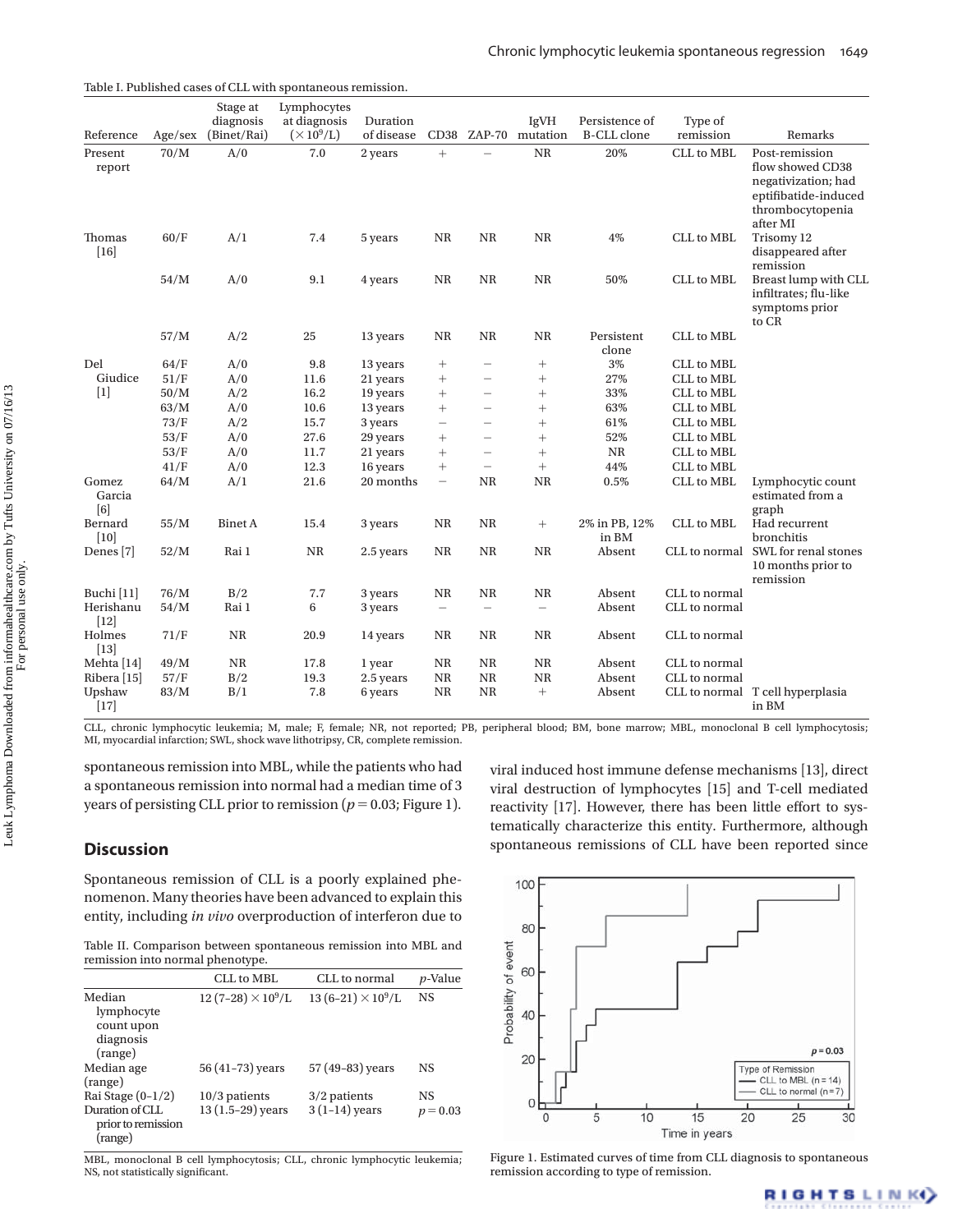the 1930s, most of the early reports were not well characterized due to the lack of availability of immunophenotypical analysis. More recently, however, many cases and series of spontaneous remission of CLL have demonstrated the persistence or absence of the CLL clone through flow cytometric analysis. This could allow for the division of patients with spontaneous remissions into two groups, those who remit to MBL and those who remit to a normal immunophenotype.

 In this analysis of published patients, although small in number, we did not find a difference in the pre-remission characteristics of these two populations with regard to median age or lymphocyte count. However, a significant difference between these two groups was found in the median time from CLL diagnosis to remission: 3 years in the normal immunophenotype regression group and 13 years in the MBL regression group ( $p = 0.03$ ). Therefore, the spontaneous remission that results in a normal immunophenotype appears to occur earlier than in patients with a spontaneous remission into MBL. This is a novel observation, and it may offer some insight as to a differing pathophysiology amongst the two forms of spontaneous remissions. We should acknowledge, however, that this could be a finding associated with chance, given the retrospective nature of our study.

The progression of MBL to CLL has been postulated to be the result of acquiring new genetic mutations which promote cell growth and loss of apoptotic mechanisms [18-20]. The same theory has been proposed in patients who have monoclonal gammopathy of unknown significance (MGUS) and progress to multiple myeloma [21,22] and in patients who show progression of their CLL after a prolonged period of stability [23,24]. One could also postulate that the spontaneous remission resulting in complete absence of the CLL clone occurs early after diagnosis, prior to the CLL cell acquiring other mutations that may promote progression of the disease. The significance of this finding may have implications in the treatment of early stage CLL. Although treatment of CLL in early phases of the disease has not been shown to improve survival with standard therapies, many of the newer biological agents may induce apoptosis more effectively [25,26]. If the CLL cell is more susceptible to a complete phenotypical remission early on in its course, one therapeutic implication is that these agents may be more effective in inducing durable phenotypic remissions if used sooner in the disease process, prior to the development of additional genetic mutations that may make the CLL cell less responsive to treatment.

 Additionally, this analysis also suggests that the CLL to MBL remission appears to occur later in the course of the disease. Furthermore, some cases reported of spontaneous remissions to MBL (three of 14 cases), and none of the spontaneous remissions to normal phenotype, appear to have had a preceding immunological event. This may suggest a possible differing pathophysiology for the spontaneous remission of CLL to MBL, possibly one that may be related to immune-related destruction of the CLL cell in these patients. Del Giudice and colleagues studied nine cases of spontaneous remissions of CLL to MBL with microarray analysis, and noted a distinctive pattern of overexpression of B-cell receptor (BCR)-related genes in the remaining CLL clone, hypothesizing that BCR signaling through immune stimulation may play an important role in the spontaneous regression to MBL scenario [1]. Furthermore, a prolonged time of the diagnosis of CLL prior to the spontaneous remission to MBL, as described in this article, may support this theory, as one would need a prolonged time with their CLL in order to allow for such an event to occur. This is of particular importance with the advent of novel therapies directed at modulating BCR signaling, such as Bruton tyrosine kinase and phosphatidylinositol-3-kinase inhibitors [27,28]. Due to the rarity of the spontaneous remission event in CLL and the lack of large series with detailed immunophenotypical analysis, we feel these observations are noteworthy. However, given the small numbers of patients in our study, these results should be considered preliminary.

 In the present series, in the 10 patients in whom ZAP-70 status was reported, all were ZAP-70 negative, and 10 of the 11 patients in whom immunoglobulin heavy chain variable (IgVH) mutational status was reported revealed a mutated IgVH gene. An unmutated IgVH and ZAP-70 positivity have been associated with a worse prognosis in patients with CLL [29,30]. Hence, it could be postulated that patients with CLL with good prognostic features might be more likely to regress to either MBL or a normal phenotype. This observation has been previously reported [1], but is nonetheless important to note.

# **Conclusions**

 Spontaneous remissions of CLL are unusual; however, they can be divided into those that remit into MBL or into a normal phenotype. These two remission occurrences may differ in the time of diagnosis of CLL prior to their spontaneous remission. This may offer a clue as to the possible differing pathophysiology of these rare events and may have therapeutic implications for achieving phenotypically normal remissions. Larger studies are needed to confirm our findings.

**Potential conflict of interest:** Disclosure forms provided by the authors are available with the full text of this article at www.informahealthcare.com/lal.

### **References**

[1] Del Giudice I, Chiaretti S, Tavolaro S, et al. Spontaneous regression of chronic lymphocytic leukemia:clinical and biologic features of 9 cases. Blood 2009;114:638-646.

**[2]** Hansen RM , Libnoch JA . Remission of chronic lymphocytic leukemia after smallpox vaccination. Arch Intern Med 1978;138:1137-1138.

[3] Yettra M. Remission of chronic lymphocytic leukemia after smallpox vaccination. Arch Intern Med 1979;139:603.

[4] DiStefano AD, Buzdar AU. Viral-induced remission in chronic lymphocytic leukemia? Arch Intern Med 1979;139:946.

[5] DiStefano AD, Buzdar AU. Viral-induced remission in chronic lymphocytic leukemia? Arch Intern Med 1979:139:946.

[6] Gomez Garcia EB, van Lochem EG, van Lom K, et al. Spontaneous remission of B-chronic lymphocytic leukaemia . Br J Haematol 2002:119:874-875

[7] Denes AE, Shalhav AL, Kovacs G, et al. Chronic lymphocytic leukemia remission following extra corporeal shock wave lithotripsy for urinary calculi. Am J Hematol 1998;58:239-240.

[8] Wiernik PH. Spontaneous regression of hematologic cancers. Natl Cancer Inst Monogr 1976;44:35-38.

[9] Wiernik PH. Second neoplasms in patients with chronic lymphocytic leukemia. Curr Treat Options Oncol 2004;5:215-223.